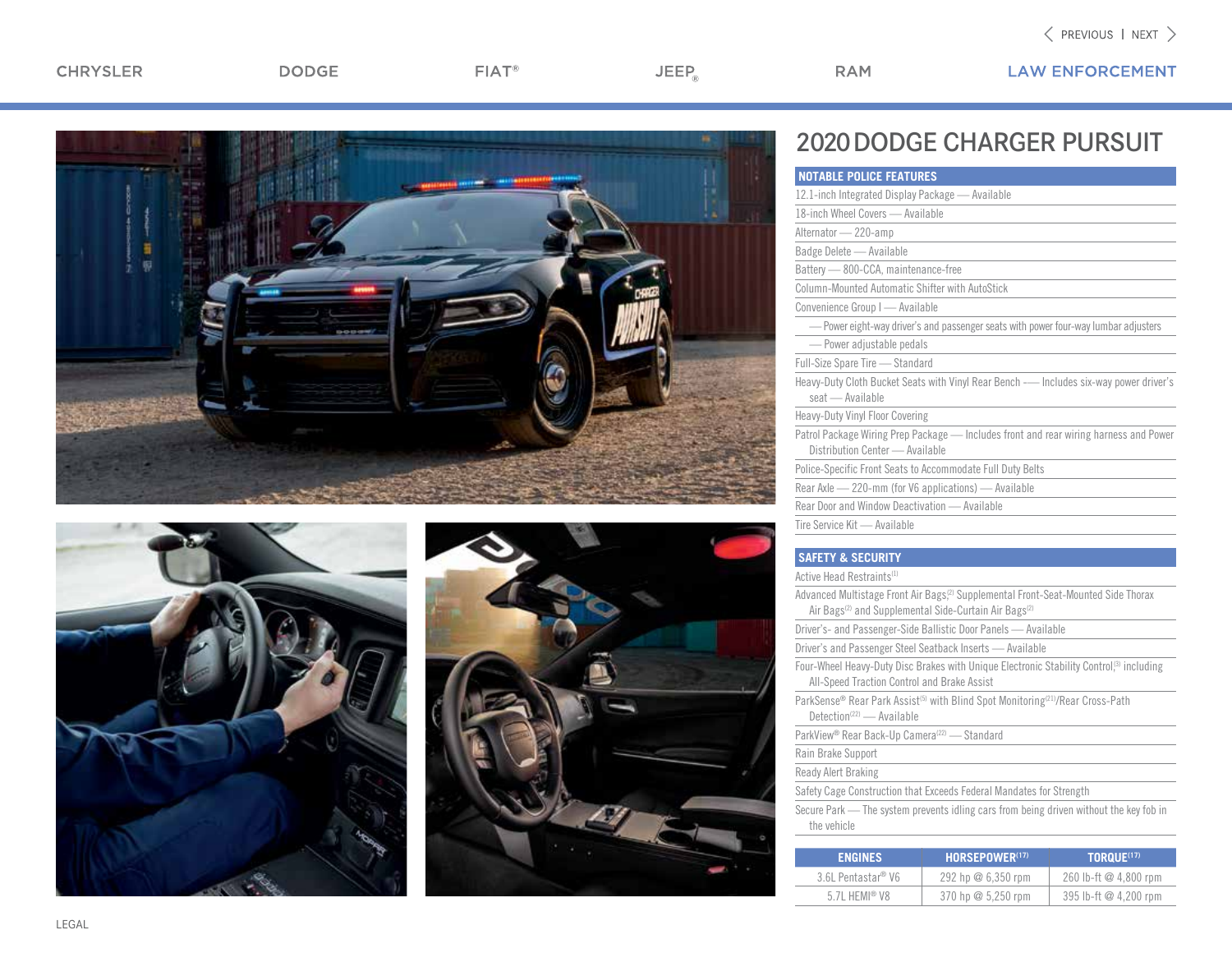## CHRYSLER

 $FIAT^*$ 

 $JEEP_{\circledcirc}$ 

**LAW ENFORCEMENT** 



|  | THE ELECTRIC STATE |                            |
|--|--------------------|----------------------------|
|  |                    | Properly secure all cargo. |

| <b>INTERIOR DIMENSIONS(1)</b> |       |
|-------------------------------|-------|
| <b>First Row</b>              |       |
| — Head Room                   | 38.6  |
| — Leg Room                    | 41.8  |
| - Shoulder Room               | 59.5  |
| -Hip Room                     | 56.2  |
| Second Row                    |       |
| — Head Room                   | 36.6  |
| — Leg Room                    | 40.1  |
| -Shoulder Room                | 57.9  |
| — Hip Room                    | 56.1  |
| Second-row Interior Volume    | 49.2  |
| <b>Total Interior Volume</b>  | 104.7 |
| <b>Seating Capacity</b>       | 5     |
| Fuel Tank Capacity (gal)      | 18.5  |

| <b>EXTERIOR DIMENSIONS(1)</b>           |             |
|-----------------------------------------|-------------|
| Wheelbase                               | 120.2       |
| Overall Length                          | 198.4       |
| Overall Width                           | 75          |
| Overall Height                          | 58.4        |
| <b>Overall Running Ground Clearance</b> | 5.1         |
| Front Track                             | 63.4        |
| Rear Track                              | 63.8        |
| Base Curb Weights (Ib) - V6 / V8 (RWD)  | 4.091/4.321 |
|                                         |             |

| <b>TRAILERING</b>                 |       |
|-----------------------------------|-------|
| Maximum Gross Trailer Weight (Ib) | 1.000 |

| <b>EXTERIOR PAINT COLORS</b>  |                      |                        |                            |
|-------------------------------|----------------------|------------------------|----------------------------|
| <b>TorRed</b>                 | <b>White Gold</b>    | Ranger                 | Go Mango Pearl             |
| <b>Indigo Blue</b>            | Pitch Black          | <b>Granite Pearl</b>   | Frostbite                  |
| <b>Triple Nickel</b>          | <b>Burn-out Gray</b> | <b>White Knuckle</b>   | <b>MSP Blue</b>            |
| Black-Eye                     | Sheriff's Tan        | <b>Sinamon Stick</b>   | <b>Electric Blue Pearl</b> |
| <b>Bright Silver Metallic</b> | Midnight Blue Pearl  | Maximum Steel Metallic | Destroyer Grey             |

**RAM** 

(1)Based on 2019MY vehicle information. All dimensions are in inches unless otherwise noted.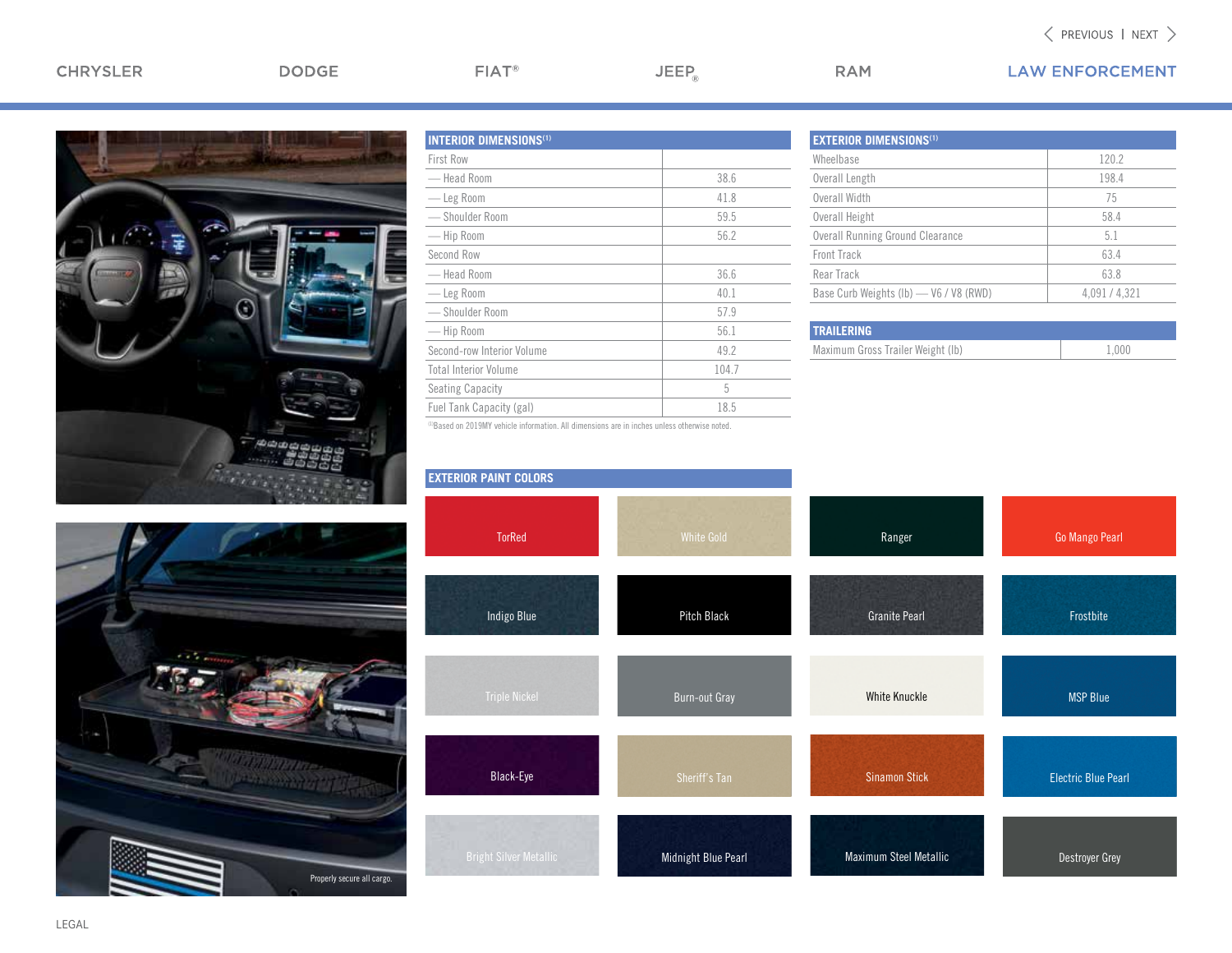| <b>CHRYSLER</b>                                | <b>DODGE</b>                                                                                                                       | FIAT <sup>®</sup> | JEEP <sub>a</sub> | <b>RAM</b> |             | <b>LAW ENFORCEMENT</b>         |
|------------------------------------------------|------------------------------------------------------------------------------------------------------------------------------------|-------------------|-------------------|------------|-------------|--------------------------------|
|                                                | 2020 DODGE CHARGER PURSUIT STANDARD FEATURES AND OPTIONS                                                                           |                   |                   |            | 3.6L        | 5.7L<br><b>All-wheel Drive</b> |
| <b>CPOS</b>                                    |                                                                                                                                    |                   |                   |            |             |                                |
| <b>ENGINES AND TRANSMISSION</b>                |                                                                                                                                    |                   |                   |            |             |                                |
|                                                | 3.6L Pentastar® V6 24V Variable Valve Timing Engine with Flex Fuel Capability (ERB)                                                |                   |                   |            | $\bullet$   |                                |
|                                                | 5.7L HEMI® V8 Variable Valve Timing Engine with Fuel Saver Technology (includes 230-mm (DR4) with performance exhaust (NEA)) (EZH) |                   |                   |            |             | $\bullet$                      |
| 5-speed AutoStick Automatic Transmission (DGJ) |                                                                                                                                    |                   |                   |            | $\bullet$   | $\bullet$                      |
| <b>MECHANICAL FEATURES</b>                     |                                                                                                                                    |                   |                   |            |             |                                |
| All-Wheel Drive                                |                                                                                                                                    |                   |                   |            |             | $\bullet$                      |
| Alternator - 220-amp (BAJ)                     |                                                                                                                                    |                   |                   |            | $\bullet$   | $\bullet$                      |
| Automatic Headlamps (LMG)                      |                                                                                                                                    |                   |                   |            | $\bullet$   | $\bullet$                      |
| Battery - 800-amp, maintenance-free (BCF)      |                                                                                                                                    |                   |                   |            | $\bullet$   | $\bullet$                      |
| Brake Assist (BGE)                             |                                                                                                                                    |                   |                   |            | $\bullet$   | $\bullet$                      |
| Brake/Park Interlock (XSL)                     |                                                                                                                                    |                   |                   |            | $\bullet$   | $\bullet$                      |
| Electric Power Steering (SBL)                  |                                                                                                                                    |                   |                   |            | $\bullet$   |                                |
| Electro-Hydraulic Power Steering (XXK)         |                                                                                                                                    |                   |                   |            |             | $\bullet$                      |
| Engine Block Heater (NHK)                      |                                                                                                                                    |                   |                   |            | $\mathbf 0$ | 0                              |
| Engine Cooling - Severe-duty (XDK)             |                                                                                                                                    |                   |                   |            | $\bullet$   |                                |
| Engine Hour Meter (XAX)                        |                                                                                                                                    |                   |                   |            | $\bullet$   |                                |
| Engine Oil Cooler (NHA)                        |                                                                                                                                    |                   |                   |            | $\bullet$   |                                |
| Fuel Tank - 18.5-gallon (NLQ)                  |                                                                                                                                    |                   |                   |            | $\bullet$   |                                |
| Heavy-Duty Suspension (SDB)                    |                                                                                                                                    |                   |                   |            | $\bullet$   | $\bullet$                      |
|                                                | High-Speed Engine Controller (packaged with 5.7L HEMI V8) (NZ5)                                                                    |                   |                   |            |             | $\bullet$                      |
| Load-Leveling and Height Control (SER)         |                                                                                                                                    |                   |                   |            | $\bullet$   | $\bullet$                      |
| Power Accessory Delay (JKY)                    |                                                                                                                                    |                   |                   |            | $\bullet$   | $\bullet$                      |
| Power Steering Cooler (NHF)                    |                                                                                                                                    |                   |                   |            |             | $\bullet$                      |
| Rear Axle - 195-mm (DR2)                       |                                                                                                                                    |                   |                   |            | $\bullet$   |                                |
|                                                | -220-mm (included with 5.7L; available with 3.6L) (DR3)                                                                            |                   |                   |            | D           |                                |
| $-230$ -mm (DR4)                               |                                                                                                                                    |                   |                   |            |             | $\bullet$                      |
| Rear Axle Ratio - 2.62 Rear-wheel Drive (DLL)  |                                                                                                                                    |                   |                   |            | $\bullet$   |                                |
| $-3.07$ (DMM)                                  |                                                                                                                                    |                   |                   |            |             |                                |
| Speedometer - 160-mph (JCC)                    |                                                                                                                                    |                   |                   |            | $\bullet$   | $\bullet$                      |
| Tip Start (XBN)                                |                                                                                                                                    |                   |                   |            | $\bullet$   | $\bullet$                      |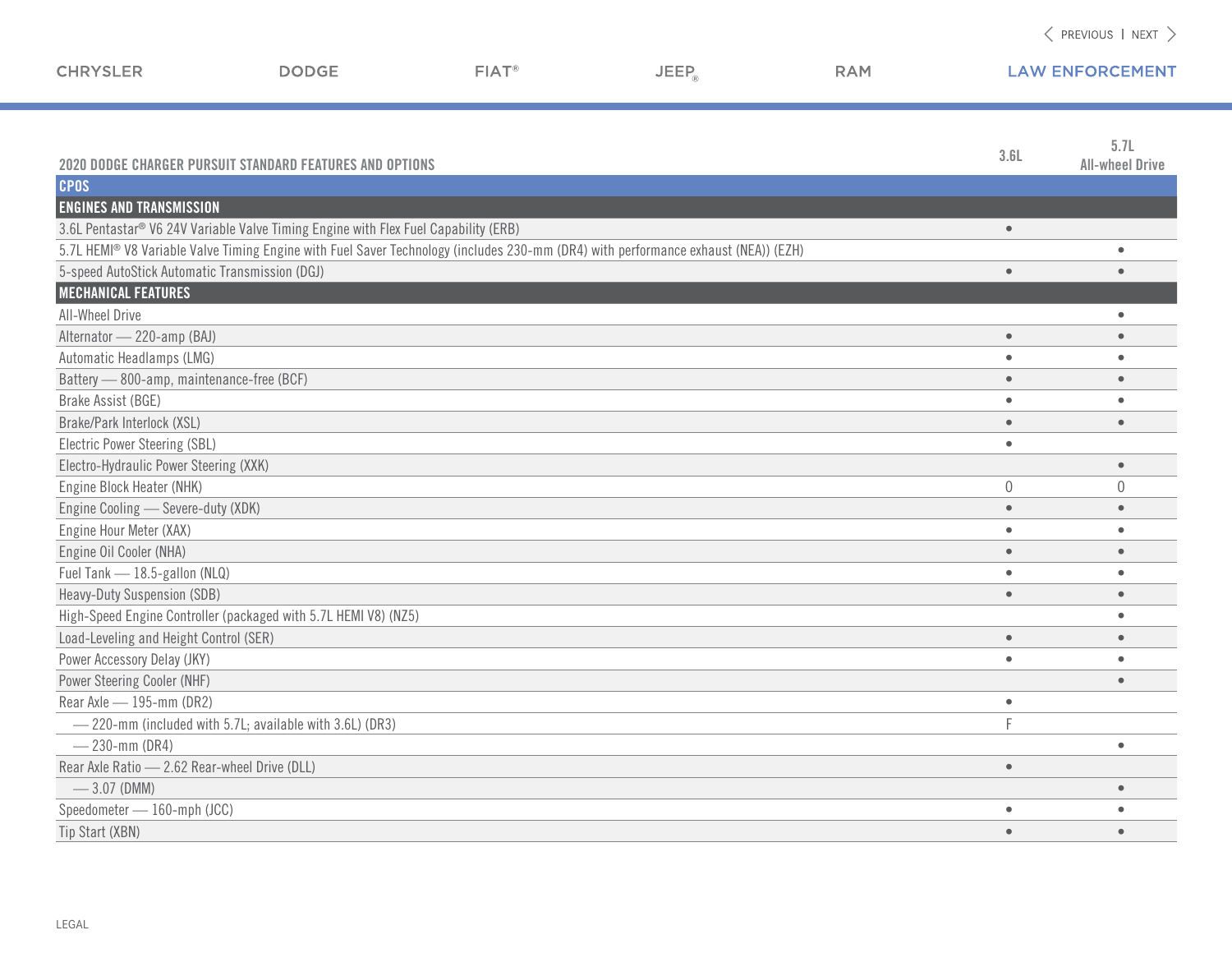| <b>CHRYSLER</b>                                          | <b>DODGE</b>                                                                                                                                                    | FIAT <sup>®</sup> | $JEEP_{\odot}$ | <b>RAM</b> |                | <b>LAW ENFORCEMENT</b>         |
|----------------------------------------------------------|-----------------------------------------------------------------------------------------------------------------------------------------------------------------|-------------------|----------------|------------|----------------|--------------------------------|
|                                                          | 2020 DODGE CHARGER PURSUIT STANDARD FEATURES AND OPTIONS                                                                                                        |                   |                |            | 3.6L           | 5.7L<br><b>All-wheel Drive</b> |
| <b>CPOS</b>                                              |                                                                                                                                                                 |                   |                |            |                |                                |
| <b>WHEELS AND TIRES</b>                                  |                                                                                                                                                                 |                   |                |            |                |                                |
| P225/60R18 BSW Goodyear® Performance Tires (TWW)         |                                                                                                                                                                 |                   |                |            | $\bullet$      | $\bullet$                      |
| P245/55R18 BSW Goodyear Performance Tires (TYL)          |                                                                                                                                                                 |                   |                |            | $\theta$       | $\theta$                       |
| Full-Size Spare (includes vinyl trunk liner (CKL)) (TBW) |                                                                                                                                                                 |                   |                |            |                | $\bullet$                      |
| Full-Size Spare Delete - Includes Tire Service Kit (TBF) |                                                                                                                                                                 |                   |                |            | F              | F                              |
| 18 x 7.5-inch Steel Wheels (WEJ)                         |                                                                                                                                                                 |                   |                |            | $\bullet$      |                                |
| 18 x 7.5-inch Steel Wheels (WEG)                         |                                                                                                                                                                 |                   |                |            |                | $\bullet$                      |
|                                                          | Bright Hub Caps (standard on (WEJ) and (WEG) wheels) (WMH)                                                                                                      |                   |                |            | $\bullet$      | $\bullet$                      |
|                                                          | 18-inch Wheel Covers on Rear-Wheel Drive (included with Street Appearance Group (AEB)) (W8A)                                                                    |                   |                |            | 0/P            |                                |
|                                                          | 18-inch Wheel Covers on All-Wheel Drive (included with Street Appearance Group (AEB)) (W8B)                                                                     |                   |                |            |                | 0/P                            |
| <b>EXTERIOR FEATURES</b>                                 |                                                                                                                                                                 |                   |                |            |                |                                |
| Acoustic Front-Door Glass (GAP)                          |                                                                                                                                                                 |                   |                |            | $\bullet$      | $\bullet$                      |
| Acoustic Windshield (GAK)                                |                                                                                                                                                                 |                   |                |            | $\bullet$      | $\bullet$                      |
| All-Wheel Drive Badge                                    |                                                                                                                                                                 |                   |                |            |                | $\bullet$                      |
|                                                          | Black Headlamp Bezels (Gloss Black on special paints) (MFA)                                                                                                     |                   |                |            | $\bullet$      | $\bullet$                      |
|                                                          | Body-Color Door Handles (Gloss Black on special paints) (MNK)                                                                                                   |                   |                |            | $\bullet$      | $\bullet$                      |
|                                                          | Body-Color Lower Bodyside Cladding (Gloss Black on special paints) (MRC)                                                                                        |                   |                |            | $\bullet$      | $\bullet$                      |
| Capless Fuel-Filler (XJM)                                |                                                                                                                                                                 |                   |                |            | $\bullet$      | $\bullet$                      |
| Cargo Compartment Dress-Up (CKM)                         |                                                                                                                                                                 |                   |                |            | $\bullet$      | $\bullet$                      |
| Charger Badge (MT1)                                      |                                                                                                                                                                 |                   |                |            | $\bullet$      | $\bullet$                      |
| Dual-Note Electric Horns (JJB)                           |                                                                                                                                                                 |                   |                |            | $\bullet$      | $\bullet$                      |
| Dual Rear Exhaust (NER)                                  |                                                                                                                                                                 |                   |                |            | $\bullet$      | $\bullet$                      |
|                                                          | Equipment Mounting Bracket (requires mini floor console (CUM); not available with full-length floor console (CUF) or Police-specific floor console (CUG)) (XFX) |                   |                |            | $\mathbf 0$    | $\theta$                       |
| Front and Rear Solar-Control Glass (GBC)                 |                                                                                                                                                                 |                   |                |            | $\bullet$      | $\bullet$                      |
| Front License Plate Bracket (MDA)                        |                                                                                                                                                                 |                   |                |            | $\bullet$      | $\bullet$                      |
| Gloss Black Grille with Gloss Black Crosshairs (MAE)     |                                                                                                                                                                 |                   |                |            | $\bullet$      | $\bullet$                      |
|                                                          | Lights and Lamps - Bifunctional halogen projector headlamps (LMC)                                                                                               |                   |                |            | $\bullet$      | $\bullet$                      |
| -Black left spot lamp (LNF)                              |                                                                                                                                                                 |                   |                |            | $\overline{0}$ | $\mathbf{0}$                   |
| - CHMSL lamp (LPA)                                       |                                                                                                                                                                 |                   |                |            | $\bullet$      | $\bullet$                      |
|                                                          | -LED spot lamps (require Black left spot lamp (LNF)) (LNX)                                                                                                      |                   |                |            | $\overline{0}$ | $\theta$                       |
|                                                          | - Matching right spot lamp (requires Black left spot lamp (LNF)) (LNA)                                                                                          |                   |                |            | $\overline{0}$ | $\overline{0}$                 |

— Underhood lamp (LDA) • •

a a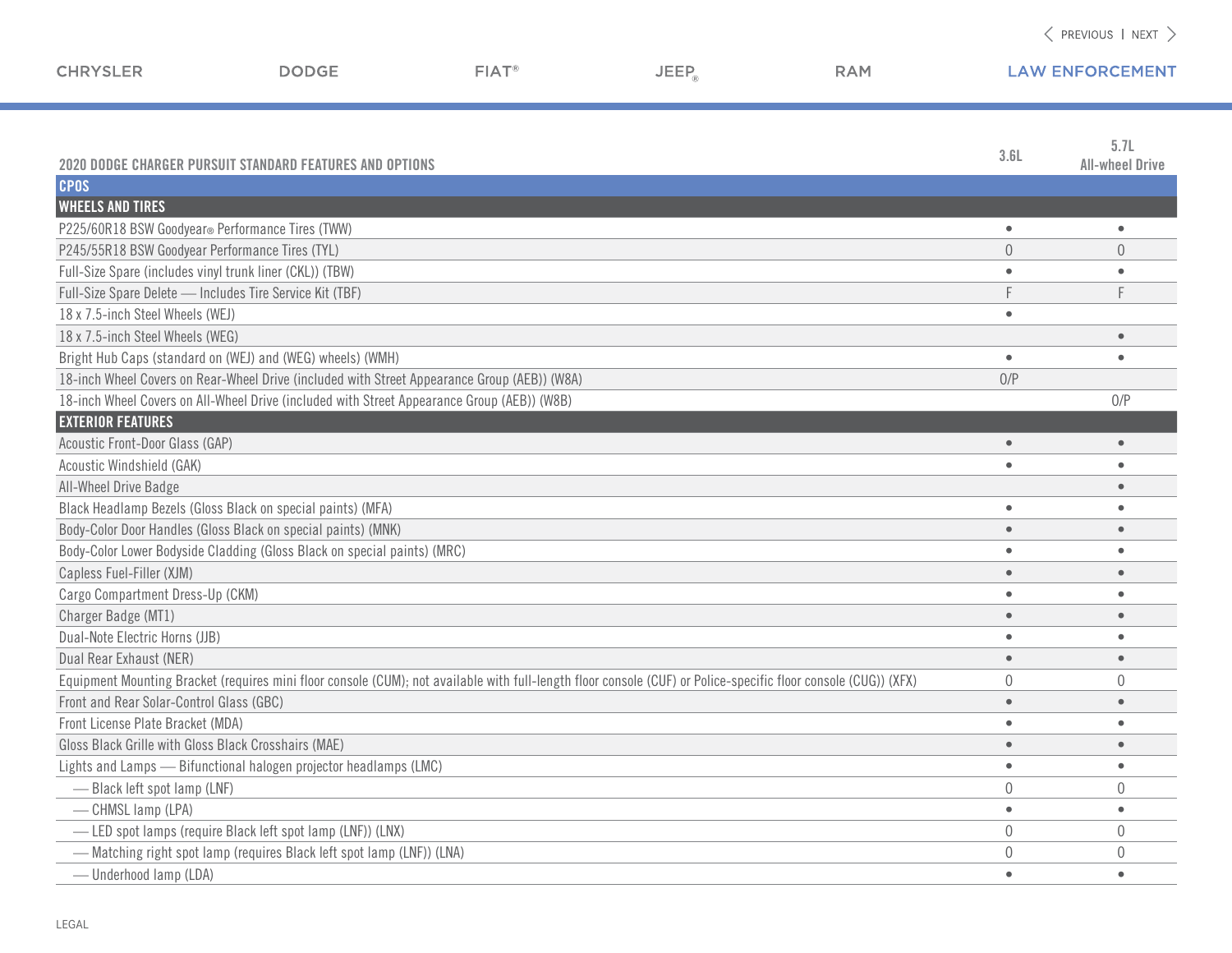| <b>CHRYSLER</b>                               | <b>DODGE</b>                                                                                                              | $FIAT^*$ | <b>JEEP</b> | <b>RAM</b> |           | <b>LAW ENFORCEMENT</b>         |
|-----------------------------------------------|---------------------------------------------------------------------------------------------------------------------------|----------|-------------|------------|-----------|--------------------------------|
|                                               |                                                                                                                           |          |             |            |           |                                |
|                                               | <b>2020 DODGE CHARGER PURSUIT STANDARD FEATURES AND OPTIONS</b>                                                           |          |             |            | 3.6L      | 5.7L<br><b>All-wheel Drive</b> |
| <b>CPOS</b>                                   |                                                                                                                           |          |             |            |           |                                |
| <b>EXTERIOR FEATURES (continued)</b>          |                                                                                                                           |          |             |            |           |                                |
|                                               | Mirrors — Black (standard with Police special paints (P76), (P79), (PB5), (PB8), (PS2), (PWL) and (P82)) (LE4)            |          |             |            | P         |                                |
| - Body-color (LEP)                            |                                                                                                                           |          |             |            | $\bullet$ |                                |
| Spare Tire Relocation Bracket (TBH)           |                                                                                                                           |          |             |            | $\Omega$  | $\left( \right)$               |
| Variable/Intermittent Windshield Wipers (JHA) |                                                                                                                           |          |             |            | $\bullet$ |                                |
| White Graphics - All doors (M2C)              |                                                                                                                           |          |             |            |           |                                |
| - Deck lid (M3H)                              |                                                                                                                           |          |             |            |           |                                |
| - Front doors (M2B)                           |                                                                                                                           |          |             |            |           |                                |
| -Hood (M3F)                                   |                                                                                                                           |          |             |            |           |                                |
| - Roof (M3G)                                  |                                                                                                                           |          |             |            |           |                                |
| <b>INTERIOR FEATURES</b>                      |                                                                                                                           |          |             |            |           |                                |
|                                               | 12.1-inch Uconnect® Integrated Touchscreen Display (included with Integrated Display Package (AV2)) (RDY)                 |          |             |            | P         | P                              |
|                                               | Air Conditioning with Dual-Zone Automatic Temperature Control (HAD)                                                       |          |             |            |           |                                |
| Air Filtering (JMA)                           |                                                                                                                           |          |             |            | $\bullet$ |                                |
| <b>Black Interior Accents (XSB)</b>           |                                                                                                                           |          |             |            | $\bullet$ |                                |
| Column-Mounted Automatic Shift Lever (CV8)    |                                                                                                                           |          |             |            |           |                                |
| Compass Gauge (JFA)                           |                                                                                                                           |          |             |            |           |                                |
| Deactivate Rear Doors and Windows (CW6)       |                                                                                                                           |          |             |            |           |                                |
| Floor Covering - Black vinyl (CKJ)            |                                                                                                                           |          |             |            | $\bullet$ |                                |
|                                               | - Delete Carpet (requires Black vinyl floor covering (CKJ) and replacement of full console with mini console (CM8)) (CK9) |          |             |            |           |                                |
|                                               | - Floor carpet (includes front and rear floor mats (CLZ)) (CKD)                                                           |          |             |            | $\Omega$  | $\Omega$                       |
|                                               | - Front and rear floor mats (included with (CKD)) (CLZ)                                                                   |          |             |            | P         |                                |
| Front Height-Adjustable Shoulder Belts (CGD)  |                                                                                                                           |          |             |            | $\bullet$ |                                |
| Integrated Window Antenna (RDL)               |                                                                                                                           |          |             |            | $\bullet$ |                                |
| Leather-Wrapped Steering Wheel (SCV)          |                                                                                                                           |          |             |            | $\bullet$ | $\bullet$                      |
| Lighting - Front dome lamp (LCK)              |                                                                                                                           |          |             |            |           |                                |
|                                               | - Front reading/map lamps (included with Street Appearance Group (AEB)) (LBG)                                             |          |             |            | $\cup$    | $\cup$                         |
| -Glove box lamp (LBC)                         |                                                                                                                           |          |             |            | $\bullet$ | $\bullet$                      |
| -Trunk lamp (LDC)                             |                                                                                                                           |          |             |            | $\bullet$ | $\bullet$                      |
|                                               | Mirrors - Power, heated with manual foldaway (included with Street Appearance Group (AEB)) (GUK)                          |          |             |            |           |                                |
| - Power with manual foldaway (GTF)            |                                                                                                                           |          |             |            | $\bullet$ |                                |
| Non-Adjustable Pedals (XA8)                   |                                                                                                                           |          |             |            | $\bullet$ | $\bullet$                      |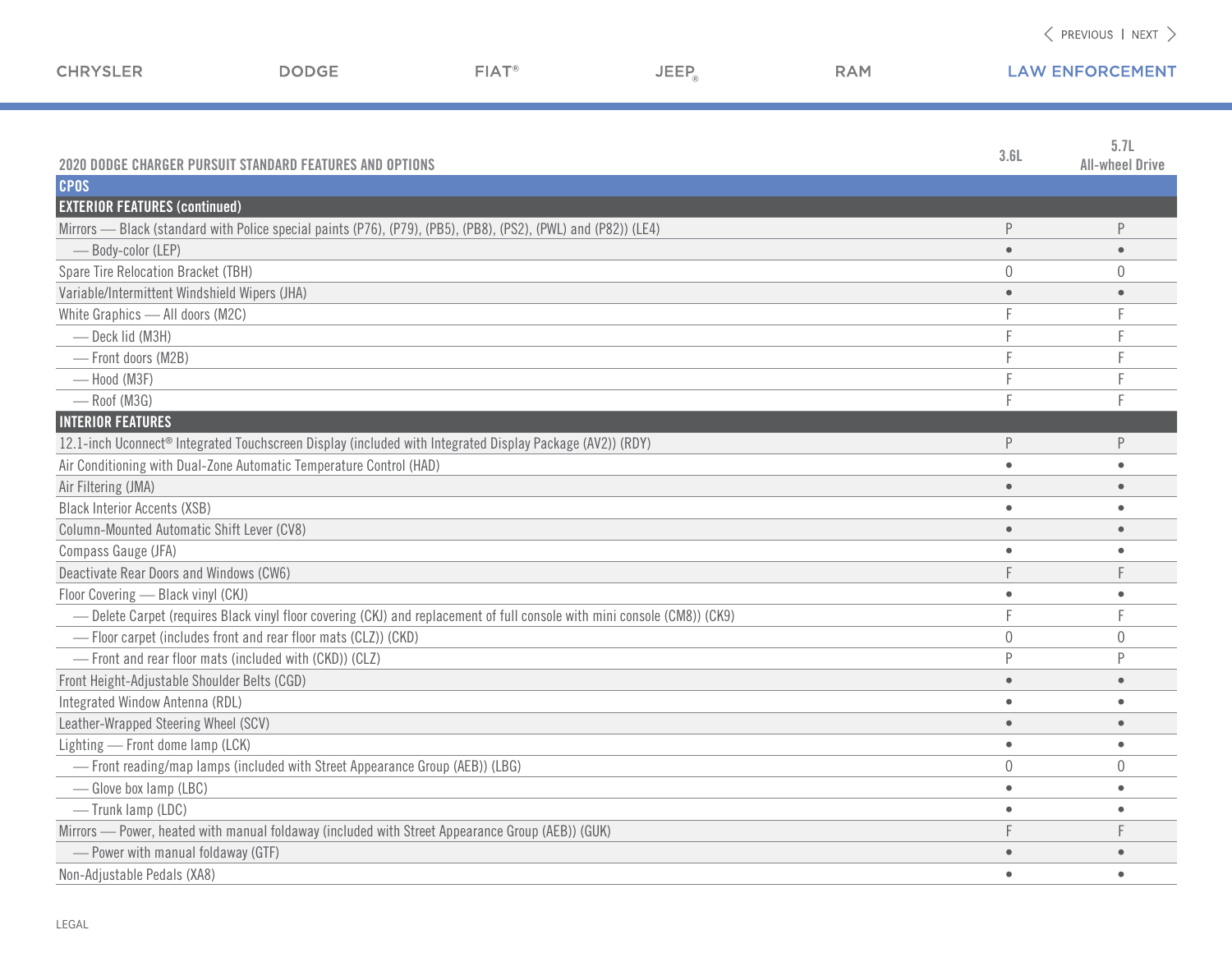| <b>CHRYSLER</b>                                      | <b>DODGE</b>                                                                                 | FIAT <sup>®</sup> | <b>JEEP</b>                                                                                                                                           | <b>RAM</b> |                | <b>LAW ENFORCEMENT</b>         |
|------------------------------------------------------|----------------------------------------------------------------------------------------------|-------------------|-------------------------------------------------------------------------------------------------------------------------------------------------------|------------|----------------|--------------------------------|
|                                                      | <b>2020 DODGE CHARGER PURSUIT STANDARD FEATURES AND OPTIONS</b>                              |                   |                                                                                                                                                       |            | 3.6L           | 5.7L<br><b>All-wheel Drive</b> |
| <b>CPOS</b>                                          |                                                                                              |                   |                                                                                                                                                       |            |                |                                |
| <b>INTERIOR FEATURES (continued)</b>                 |                                                                                              |                   |                                                                                                                                                       |            |                |                                |
| Outside Temperature Display (LAH)                    |                                                                                              |                   |                                                                                                                                                       |            | $\bullet$      |                                |
| Passenger Assist Handles (CSR)                       |                                                                                              |                   |                                                                                                                                                       |            | $\bullet$      |                                |
|                                                      | Power Adjustable Pedals (included with Convenience Group 1 (AHM)) (XAP)                      |                   |                                                                                                                                                       |            | $\overline{0}$ | $\overline{0}$                 |
|                                                      | Power Driver's and Front-Passenger Seats (included with Convenience Group 1 (AHM)) (JPT/JRN) |                   |                                                                                                                                                       |            | $\Omega$       | $\Omega$                       |
| Power Front Windows with One-Touch Up and Down (JP3) |                                                                                              |                   |                                                                                                                                                       |            | $\bullet$      | $\qquad \qquad \bullet$        |
| Power Trunk Lid Release (JPC)                        |                                                                                              |                   |                                                                                                                                                       |            | $\bullet$      |                                |
| Rear Window Defroster (GFA)                          |                                                                                              |                   |                                                                                                                                                       |            | $\bullet$      |                                |
| Remote Fuel-Door Release (JKD)                       |                                                                                              |                   |                                                                                                                                                       |            | $\bullet$      |                                |
| Seats - Fixed rear (CFW)                             |                                                                                              |                   |                                                                                                                                                       |            | $\bullet$      |                                |
|                                                      | - Heavy-duty cloth bucket front seat and rear bench (*C8)                                    |                   |                                                                                                                                                       |            | $\bullet$      |                                |
| - Heavy-duty cloth bucket with vinyl rear (*X5)      |                                                                                              |                   |                                                                                                                                                       |            |                |                                |
| - Power six-way driver's (JPS)                       |                                                                                              |                   |                                                                                                                                                       |            | $\bullet$      |                                |
| Solar-Control Glass (GAM)                            |                                                                                              |                   |                                                                                                                                                       |            | $\bullet$      |                                |
| Speed Control (NHM)                                  |                                                                                              |                   |                                                                                                                                                       |            | $\bullet$      |                                |
| Spot Lamp Wiring Prep (LNQ)                          |                                                                                              |                   |                                                                                                                                                       |            | $\bullet$      |                                |
| Sun Visors with Illuminated Vanity Mirrors (GNC)     |                                                                                              |                   |                                                                                                                                                       |            | $\bullet$      |                                |
| Tilt/Limited Telescoping Steering Column (SUE)       |                                                                                              |                   |                                                                                                                                                       |            | $\bullet$      |                                |
| Tire Pressure Monitoring Display (XGM)               |                                                                                              |                   |                                                                                                                                                       |            | $\bullet$      |                                |
| <b>UCONNECT<sup>®</sup> MULTIMEDIA</b>               |                                                                                              |                   |                                                                                                                                                       |            |                |                                |
| 12-Volt Center Console Power Outlet (JKW)            |                                                                                              |                   |                                                                                                                                                       |            | $\bullet$      |                                |
| Custom-Defined Color Display Monitor (LAT)           |                                                                                              |                   |                                                                                                                                                       |            | $\bullet$      |                                |
| Six Speakers (RCG)                                   |                                                                                              |                   |                                                                                                                                                       |            | $\bullet$      |                                |
| Steering Wheel-Mounted Audio Controls (RDZ)          |                                                                                              |                   |                                                                                                                                                       |            | $\bullet$      |                                |
|                                                      |                                                                                              |                   | Uconnect 7.0 AM/FM/Bluetooth® Media Hub (SD card reader/USB port/auxiliary jack (UAG)) with Integrated Voice Command with Bluetooth and USB Host Flip |            | $\bullet$      |                                |
| <b>KEYS</b>                                          |                                                                                              |                   |                                                                                                                                                       |            |                |                                |
|                                                      | Additional Non Key-Alike Fobs (not available with (GXA), (GXE), (GXF) or (GXG)) (GXQ)        |                   |                                                                                                                                                       |            | F              |                                |
|                                                      | Entire Fleet-Alike Key - (FREQ 1) (not available with (GXG), (GXA) or (GXE)) (GXF)           |                   |                                                                                                                                                       |            |                |                                |
|                                                      | -(FREQ 2) (not available with (GXE), (GXF) or (GXG)) (GXA)                                   |                   |                                                                                                                                                       |            |                |                                |
|                                                      | -(FREQ 3) (not available with (GXF), (GXA) or (GXG)) (GXE)                                   |                   |                                                                                                                                                       |            |                |                                |
|                                                      | -(FREQ 4) (not available with (GXF), (GXA) or (GXE)) (GXG)                                   |                   |                                                                                                                                                       |            |                |                                |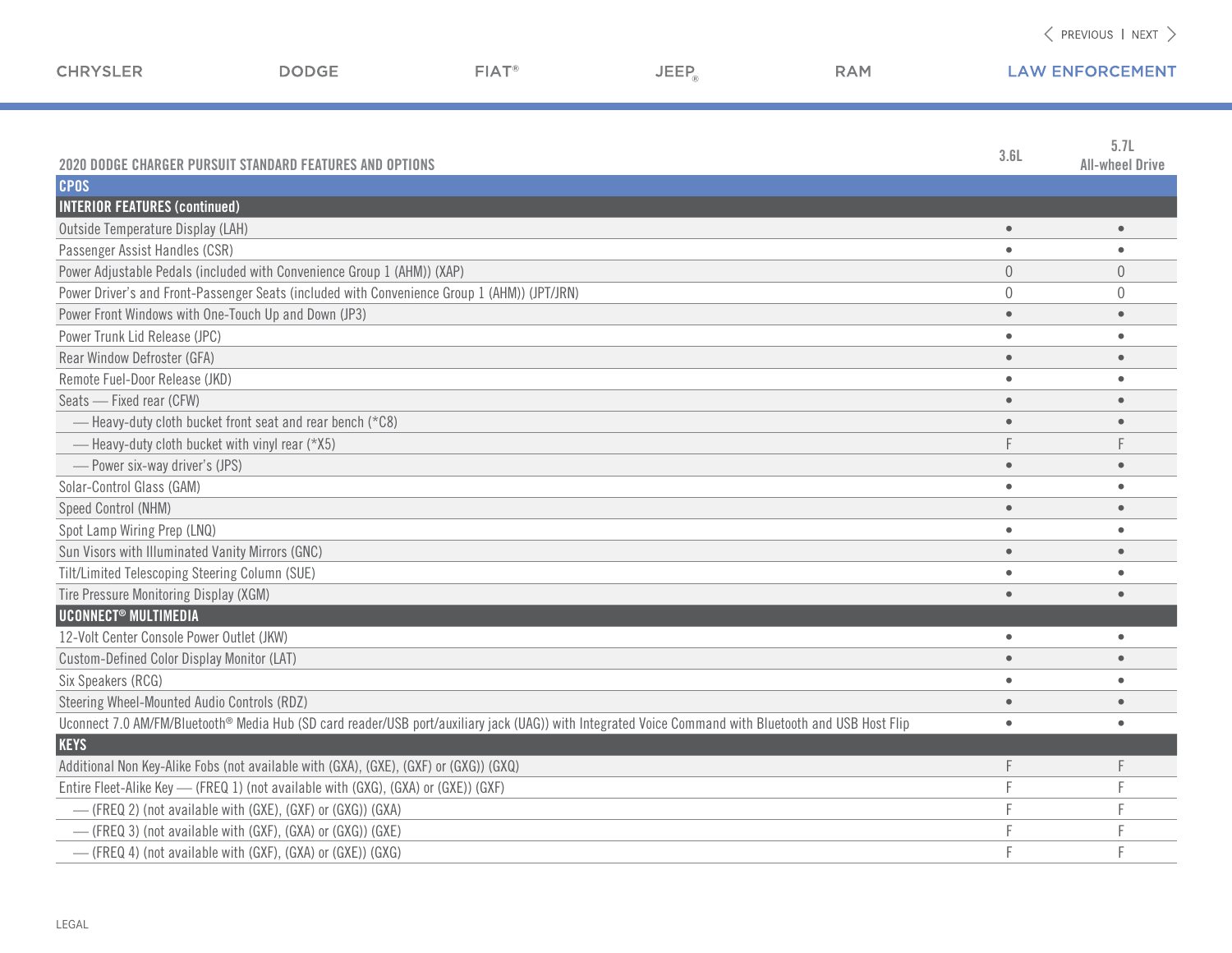| <b>CHRYSLER</b>                                         | <b>DODGE</b>                                                                                                     | FIAT <sup>®</sup> | JEEP <sub>a</sub> | <b>RAM</b> | <b>LAW ENFORCEMENT</b> |                        |
|---------------------------------------------------------|------------------------------------------------------------------------------------------------------------------|-------------------|-------------------|------------|------------------------|------------------------|
|                                                         |                                                                                                                  |                   |                   |            |                        |                        |
|                                                         |                                                                                                                  |                   |                   |            |                        |                        |
|                                                         |                                                                                                                  |                   |                   |            |                        | 5.7L                   |
|                                                         | <b>2020 DODGE CHARGER PURSUIT STANDARD FEATURES AND OPTIONS</b>                                                  |                   |                   |            | 3.6L                   | <b>All-wheel Drive</b> |
| <b>CPOS</b>                                             |                                                                                                                  |                   |                   |            |                        |                        |
| <b>CONSOLES</b>                                         |                                                                                                                  |                   |                   |            |                        |                        |
|                                                         | Full-Length Floor (included with Street Appearance Group (AEB)) (CUF)                                            |                   |                   |            | $\mathsf P$            | P                      |
| Mini Floor (CUM)                                        |                                                                                                                  |                   |                   |            | $\bullet$              | $\bullet$              |
| Police Floor (CUG)                                      |                                                                                                                  |                   |                   |            |                        |                        |
| <b>SAFETY &amp; SECURITY</b>                            |                                                                                                                  |                   |                   |            |                        |                        |
| Acoustic Glass - Driver's and front-passenger door      |                                                                                                                  |                   |                   |            | $\bullet$              | $\bullet$              |
| Active Head Restraints <sup>(1)</sup> (CBD)             |                                                                                                                  |                   |                   |            | $\bullet$              |                        |
| Advanced Multistage Front Air Bags <sup>(2)</sup> (CG3) |                                                                                                                  |                   |                   |            | $\bullet$              |                        |
| All-Speed Traction Control (BNP)                        |                                                                                                                  |                   |                   |            | $\bullet$              |                        |
| Center Rear Three-Point Seat Belt (CG6)                 |                                                                                                                  |                   |                   |            | $\bullet$              |                        |
| Child Seat Anchor System (LATCH) (CF4)                  |                                                                                                                  |                   |                   |            | $\bullet$              | $\bullet$              |
| Daytime Running Headlamps, Dedicated (LM5)              |                                                                                                                  |                   |                   |            | $\bullet$              |                        |
|                                                         | Driver's- and Passenger-Seat Steel Seatback Inserts (CBT)                                                        |                   |                   |            |                        |                        |
| Electronic Stability Control <sup>(3)</sup> (BNB)       |                                                                                                                  |                   |                   |            | $\bullet$              |                        |
| Front-Passenger Seat Belt Alert (LAX)                   |                                                                                                                  |                   |                   |            | $\bullet$              |                        |
| Hill Start Assist (BNG)                                 |                                                                                                                  |                   |                   |            | $\bullet$              |                        |
| Hydraulic Assist Brake Booster (BPT)                    |                                                                                                                  |                   |                   |            | $\bullet$              | $\bullet$              |
| Inside Emergency Trunk Lid Release (JKK)                |                                                                                                                  |                   |                   |            | $\bullet$              | $\bullet$              |
| Keyless Enter 'n Go™ (push-button start) (GX4)          |                                                                                                                  |                   |                   |            | $\bullet$              |                        |
| ParkSense® Rear Park Assist System <sup>(5)</sup> (XAA) |                                                                                                                  |                   |                   |            | $\bullet$              |                        |
| ParkView® Rear Back-Up Camera <sup>(22)</sup>           |                                                                                                                  |                   |                   |            | $\bullet$              | $\bullet$              |
|                                                         | Police Antilock Brake System Four-Wheel Heavy-Duty Disc Brakes (includes All-Speed Traction Control (BNP)) (BR9) |                   |                   |            | $\bullet$              |                        |
| Rain Brake Support (BHC)                                |                                                                                                                  |                   |                   |            | $\bullet$              | $\bullet$              |
| Ready Alert Braking (BHD)                               |                                                                                                                  |                   |                   |            | $\bullet$              |                        |
| Rear-Door Child Protection Locks (GXT)                  |                                                                                                                  |                   |                   |            | $\bullet$              |                        |
| Remote Proximity Keyless Entry (GXD)                    |                                                                                                                  |                   |                   |            | $\bullet$              | $\bullet$              |
| Secure Park (AXR)                                       |                                                                                                                  |                   |                   |            | $\bullet$              | $\bullet$              |
| Security Alarm <sup>(18)</sup> (LSA)                    |                                                                                                                  |                   |                   |            |                        |                        |
| Sentry Key® - Theft Deterrent System (GXX)              |                                                                                                                  |                   |                   |            | $\bullet$              |                        |
| Speed-Sensitive Power Door Locks (JPH)                  |                                                                                                                  |                   |                   |            | $\bullet$              |                        |
|                                                         | Supplemental Front Seat-Mounted Side Air Bags <sup>(2)</sup> (CJ1)                                               |                   |                   |            | $\bullet$              |                        |
|                                                         | Supplemental Side-Curtain Front and Rear Air Bags <sup>(2)</sup> (CJ2)                                           |                   |                   |            | $\bullet$              | $\bullet$              |